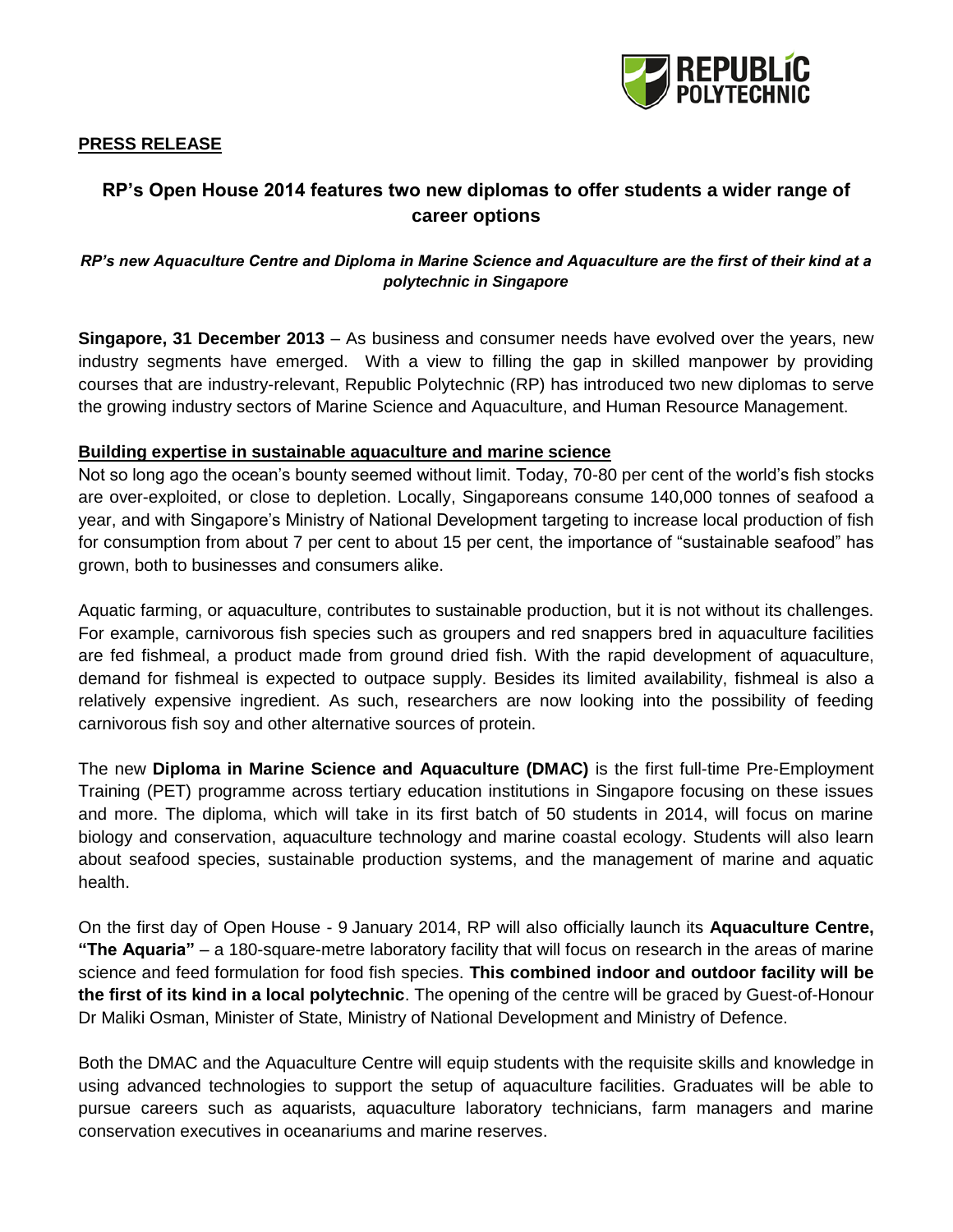

The modernisation of local fish farms and the opening of two oceanariums (the Marine Life Park and River Safari), will see demand for skilled manpower in this field increase. Non-governmental organisations like the World Wide Fund for Nature (WWF) and the Marine Stewardship Council have indicated that with the increased awareness of sustainable fishery practices, more farms will need to be audited and certified by skilled professionals to meet sustainable aquaculture standards. DMAC graduates can also look forward to robust employment in overseas aquaculture production facilities.

"Almost half of all fish and shellfish consumed around the world are now produced through aquaculture. As retailers and consumers grow more aware about choosing seafood from sustainable sources, it will be key to train more professionals in sustainable aquaculture techniques and practices," said Mr Ashley Chua, Covering Director, School of Applied Science, Republic Polytechnic.

"RP's new Aquaculture Centre and the Diploma in Marine Science and Aquaculture will ensure that our students are ready to contribute to this rapidly growing sector when they graduate," he added.

## **Filling the talent gap in the Human Resources (HR) industry**

As Singaporean companies look to expand regionally by acquiring businesses overseas, one of the key challenges facing their HR managers will be the task of modifying their HR management practices to ensure that their business culture is quickly adopted by the organisation they are taking over. RP's new **Diploma in Human Resource Management with Psychology (DHRMP)** will address these pertinent issues and more.

The HR industry is poised to see an increase in demand for skilled professionals, particularly as Singapore positions itself as a human capital hub, capable of managing the operations and staff of companies in the region. The diploma integrates the latest scientific understanding of human behaviour and motivation with training in specialised HR management skills, ensuring graduates will be competent in managing cross-border human capital in a multicultural environment.

Upon graduation, DHRMP students will be equipped to support SMEs and MNCs in their HR functions, across diverse areas such as compensation, employment laws, labour relations, people development, performance and talent management, diversity and international staff management, and industrialorganisational psychology.

Mr Warren Wang, Director of RP's Centre for Enterprise and Communication, said, "Given Singapore's status as an MNC hub for the region, companies seek HR professionals with a working knowledge of International Human Resource Management. This trend is also prevalent amongst local SMEs that have plans to expand overseas."

"Moreover, industry research suggests that a significant number of HR professionals in Singapore have entered the profession without any HR-related qualifications. By combining International Studies and Psychology with Human Resource Management, RP's new diploma will provide students with a strong foundation to help fill the existing talent and training gap." he added.

RP will take in 50 students in the first batch for this diploma.